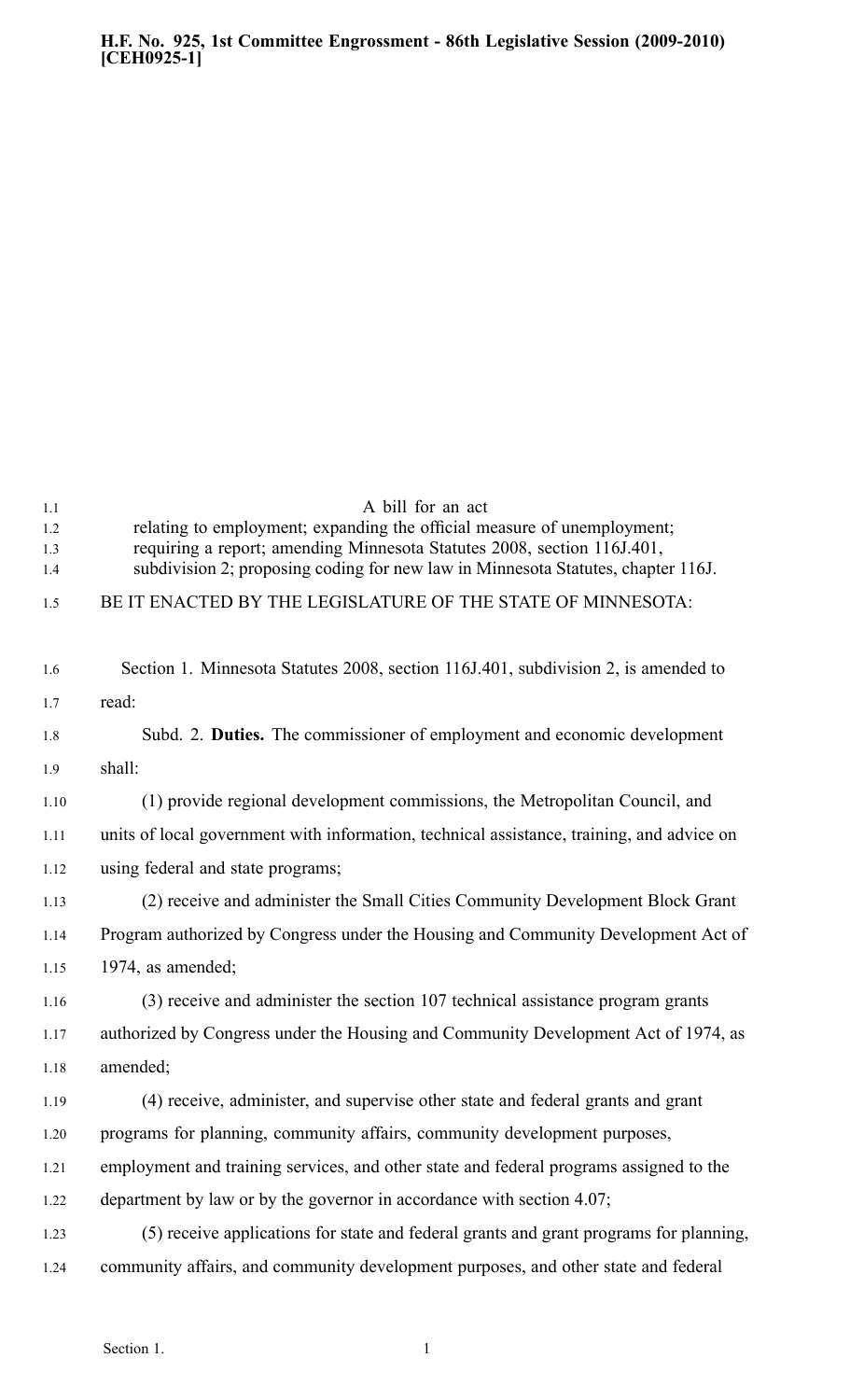## **H.F. No. 925, 1st Committee Engrossment - 86th Legislative Session (2009-2010) [CEH0925-1]**

| 2.1     | programs assigned to the department by law or by the governor in accordance with section    |
|---------|---------------------------------------------------------------------------------------------|
| $2.2\,$ | 4.07;                                                                                       |
| 2.3     | (6) act as the agent of, and cooperate with, the federal government in matters of           |
| 2.4     | mutual concern, including the administration of any federal funds granted to the state to   |
| 2.5     | aid in the performance of functions of the commissioner;                                    |
| 2.6     | (7) provide consistent, integrated employment and training services across the state;       |
| 2.7     | (8) administer the Wagner-Peyser Act, the Workforce Investment Act, and other               |
| 2.8     | federal employment and training programs;                                                   |
| 2.9     | (9) establish the standards for all employment and training services administered           |
| 2.10    | under this chapter and chapters 116L, 248, 268, and 268A;                                   |
| 2.11    | (10) administer the aspects of the Minnesota family investment program, general             |
| 2.12    | assistance, and food stamps that relate to employment and training services, subject to the |
| 2.13    | contract under section 116L.86, subdivision 1;                                              |
| 2.14    | (11) obtain reports from local service units and service providers for the purpose of       |
| 2.15    | evaluating the performance of employment and training services;                             |
| 2.16    | (12) as requested, certify employment and training services, and decertify services         |
| 2.17    | that fail to comply with performance criteria according to standards established by the     |
| 2.18    | commissioner;                                                                               |
| 2.19    | (13) develop standards for the contents and structure of the local service unit plans       |
| 2.20    | and plans for Indian tribe employment and training services, review and comment on those    |
| 2.21    | plans, and approve or disapprove the plans;                                                 |
| 2.22    | (14) supervise the county boards of commissioners, local service units, and any other       |
| 2.23    | units of government designated in federal or state law as responsible for employment and    |
| 2.24    | training programs;                                                                          |
| 2.25    | (15) establish administrative standards and payment conditions for providers of             |
| 2.26    | employment and training services;                                                           |
| 2.27    | (16) enter into agreements with Indian tribes as necessary to provide employment            |
| 2.28    | and training services as appropriate funds become available;                                |
| 2.29    | (17) cooperate with the federal government and its employment and training                  |
| 2.30    | agencies in any reasonable manner as necessary to qualify for federal aid for employment    |
| 2.31    | and training services and money;                                                            |
| 2.32    | (18) administer and supervise all forms of unemployment insurance provided for              |
| 2.33    | under federal and state laws;                                                               |
| 2.34    | (19) provide current state and substate labor market information and official               |
| 2.35    | forecasts, in cooperation with other agencies. The commissioner must also collect,          |
| 2.36    | analyze, and produce labor market information as provided for in section 116J.4011;         |